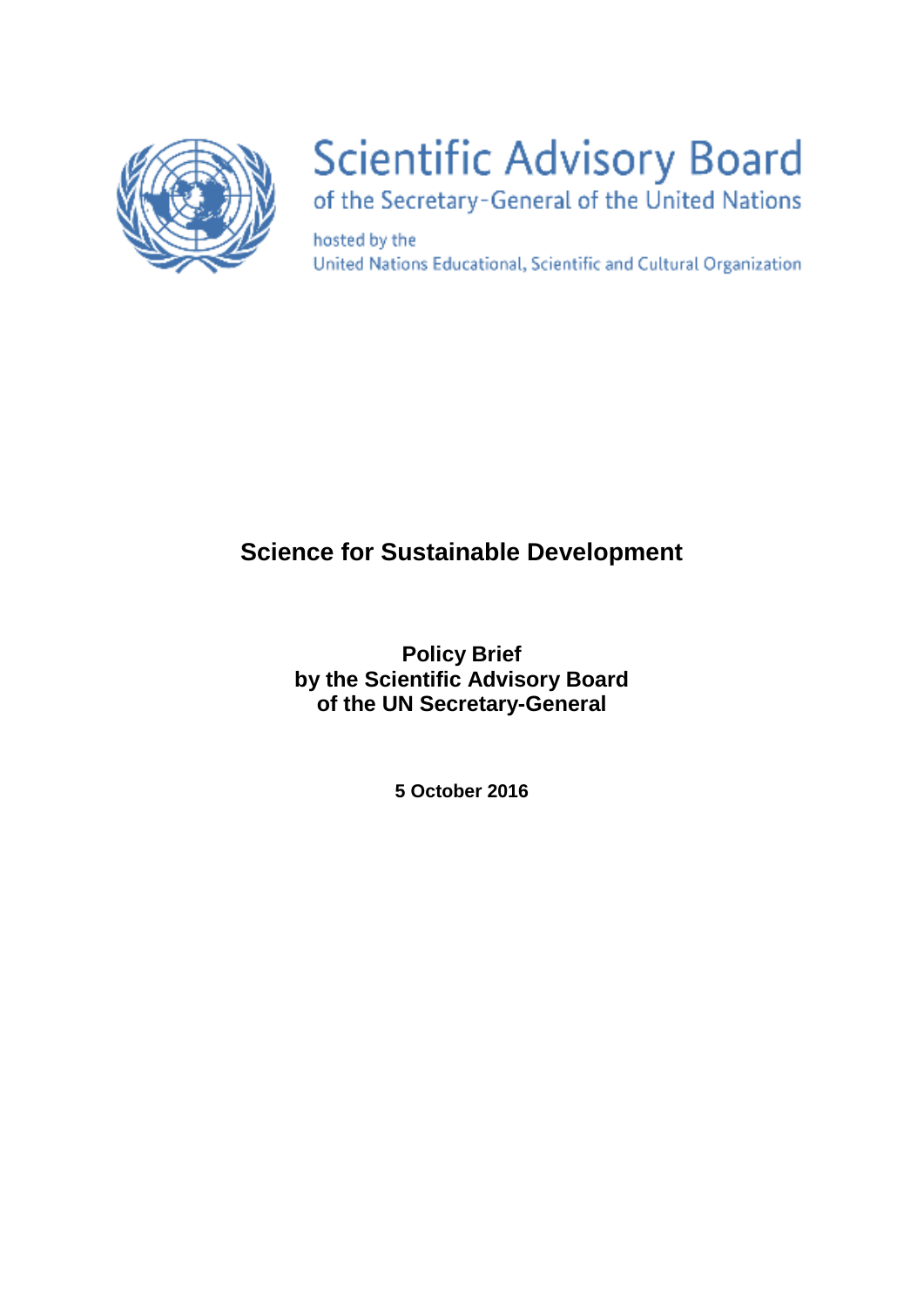### **Executive Summary**

#### **I. The UN Secretary-General's Scientific Advisory Board (UNSG SAB) calls upon scientists and policy-makers alike to promote a set of principles that underpin the crucial role of science for sustainable development, namely to:**

- *Recognize science as a universal public good* that helps laying the foundation for a sustainable world and is therefore more than a tool for the achievement of the 2030 Agenda for Sustainable Development and its Sustainable Development Goals (SDGs).
- *Acknowledge basic science as a principal requirement for innovation* and provide a productive scientific environment, including long-term investments, to advance fundamental knowledge about the world.
- *Enhance diversity in science for sustainable development* by realizing gender equity in science and by building on the entire spectrum of society, including underrepresented groups and minorities.
- *Strengthen science education* to increase science literacy and capacity-building in science at all levels.
- *Raise investments in science* by establishing national minimum target investments for science, technology and innovation for both basic and applied science.
- *Promote an integrated scientific approach* addressing the social, economic and environmental dimensions of sustainable development and respecting the diversity of knowledge systems.

#### **II. The UNSG SAB recommends to the UN Secretary-General and the international community, including the scientific community, to maximize the contribution of science beyond being a 'means of implementation' with regard to achieving the 2030 Agenda and the SDGs through the following actions:**

- 1. *Consider the 2030 Agenda for new research and integrate the SDGs into research agendas at all levels*: Sustainability needs to become the corner-stone for future research both in basic and applied science. It remains paramount to identify critical research priorities via national and international research agendas as well as new and interdisciplinary approaches. The integrative nature of the 2030 Agenda requires maximizing resources for and impacts of research towards sustainability.
- 2. *Anchor science as a reliable partner in the implementation and review process and thereby enhance the science-policy interface*: Effective mechanisms and modalities are required to allow the scientific community to contribute to the national and global followup and review processes of the 2030 Agenda and the SDGs. As a reliable partner, science and scientists can effectively contribute to problem (re-)definition, problem prioritization and assessing of policy choices. But to achieve this, high quality science – both basic research and applied science – needs to be adequately represented in the emerging implementation and review architecture, especially with regard to the High-Level Political Forum for Sustainable Development, Global Sustainable Development Report and the Technology Facilitation Mechanism.
- 3. *Establish independent scientific monitoring mechanisms and promote evidence-based decision-making for sustainable development*: In addition to the voluntary, state-based review process, the scientific community should simultaneously and independently monitor progress and evaluate success towards achieving the 2030 Agenda and the SDGs. As a constructive corrective, scientists need to take the initiative when identifying emerging risks as well as unsustainable paths and call for policy adjustments on the basis of scientific findings and evidence-based solutions.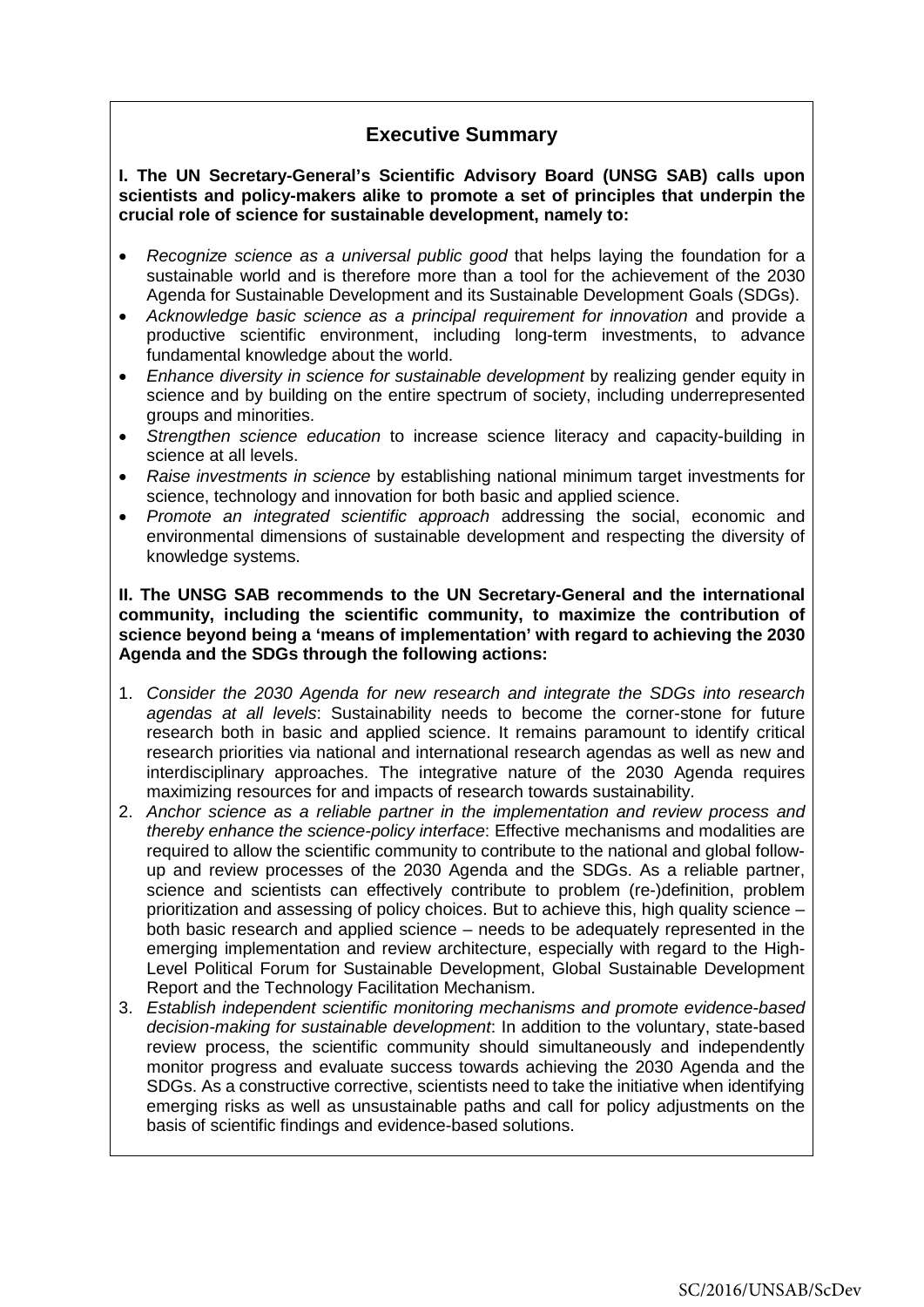#### **1. Introduction: Bridging Science and Sustainable Development in the Context of the Agenda 2030 and the Sustainable Development Goals**

Science – in its broader understanding as 'science, technology and innovation' (STI), including engineering as well as the social sciences and the humanities – plays a crucial role for sustainable development.<sup>[1](#page-2-0)</sup> The 2030 Agenda for Sustainable Development, formally adopted in September 2015 and containing 17 Sustainable Development Goals (SDGs) and 169 targets, is universal and calls for action by all countries, poor, rich and middle-income to promote inclusive economic growth and social development while protecting the planet. It recognizes the need to mobilize science at multiple levels and across disciplines to gather or create the necessary knowledge and thus lay the foundations for practices, innovations and technologies needed to address global challenges today and in the future.

The 2030 Agenda attributes diverse roles to science with regard to the different areas of social, economic, and environmental goals. While there is no stand-alone goal on science, there is not a single SDG in the new agenda that will not require inputs from natural or social scientists and engineers. Indeed, for it to succeed, the implementation of the new development agenda needs to be based on an integrated scientific approach, guided by a holistic understanding of science and must be grounded in the best available knowledge.

Science will be one of the most critical means of implementation for the Agenda 2030. Its role, however, must not be limited to that of a tool only. Achieving the desired outcomes by 2030 will require acknowledging and maximizing the contribution of science beyond being a 'means of implementation'. Indeed, science is a driver and enabler of inclusive and people-centered sustainable development.<sup>[2](#page-2-1)</sup>

This policy brief presents six guiding principles for science for sustainable development, followed by practical recommendations aimed at both the scientific community and policymakers on the role of science for sustainable development in general and the achievement of the 2030 Agenda and the SDGs in particular.

#### **2. Guiding Principles: Science for Sustainable Development**

The achievement of many SDGs will heavily depend on science. Drawing on earlier recommendations of the Board, $3$  the UNSG SAB calls upon scientists and policy-makers alike to promote a set of principles that underpin the crucial role of science for sustainable development, namely:

#### *Principle 1: Recognize science as a universal public good*

<u>.</u>

Science is universal and scientific knowledge in its pure form is a global public good: "a mathematical theorem is as 'true' in Russia as it is in the United States, in Africa as it is in Australia."[4](#page-2-3) Science in itself is a way of crossing national, cultural and mental borders. It thus helps lay the foundation for a sustainable world and is therefore more than a tool for the achievement of the 2030 Agenda and its SDGs. For science to live up to its full potential, open and equal access to scientific data and knowledge is vital.

<sup>1</sup> Cf. "Science will play a key role in realizing Agenda 2030", 2015 UNESCO Science Report, pp. 9-11.

<span id="page-2-1"></span><span id="page-2-0"></span><sup>&</sup>lt;sup>2</sup> Cf. "Science, Technology and Innovation: Critical Means of Implementation for the SDGs, Reflections by the Scientific Advisory Board of the UN Secretary-General", 9 July 2015.

<span id="page-2-3"></span><span id="page-2-2"></span><sup>&</sup>lt;sup>3</sup> Cf. "The Crucial Role of Science for Sustainable Development and the Post-2015 Development Agenda, Preliminary Reflections and Comments by the Scientific Advisory Board of the UN Secretary-General", 4 July 2014. 4 Joseph E. Stiglitz (1999) 'Knowledge as a Global Public Good', in Inge Kaul, Isabelle Grunberg and Marc A. Stern (eds.) Global public goods: international cooperation in the 21st century, New York: Oxford University Press, pp. 308-325, here p. 310.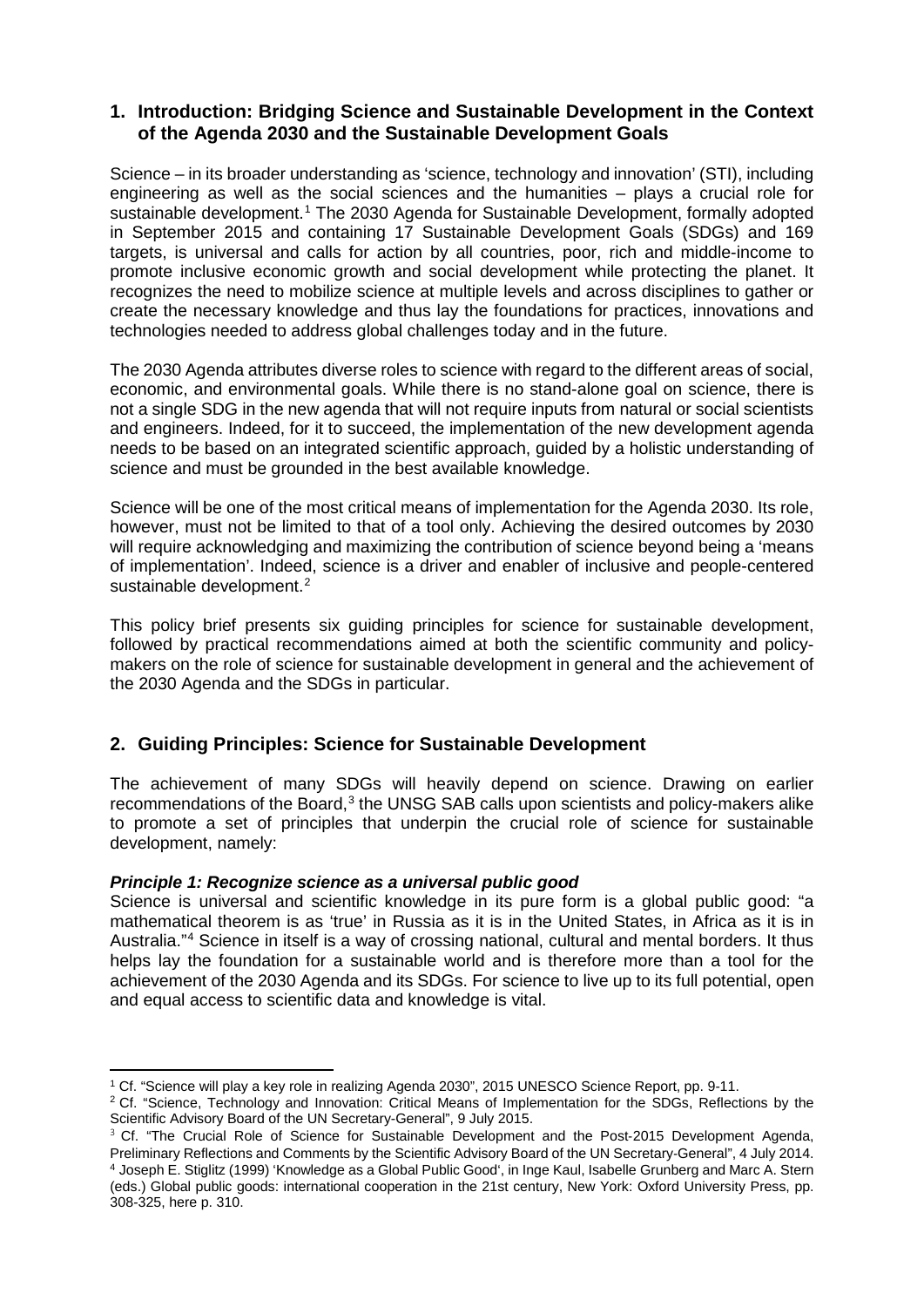#### *Principle 2: Acknowledge basic science as a principal requirement for innovation*

Applied sciences and basic sciences are equally important for sustainable development and should not be played out against each other; they are two sides of the same coin. While curiosity-driven research may not be immediately utilized, it is indispensable for scientific innovation. In order to advance fundamental knowledge about the world, basic science requires a productive environment, which makes national, regional and international long-term investments necessary.[5](#page-3-0)

#### *Principle 3: Enhance diversity in science for sustainable development*

Unleashing the full potentials of science for sustainable development requires promoting gender equity in science. Only by building on the entire spectrum of society, capitalizing on all talents, including women and underrepresented groups such as ethnic, racial and religious minorities, science can contribute to solving the greatest challenges of the future and building a sustainable world. Enhancing diversity in science also includes strengthening the scientific institutions in the South. In addition, providing equal participation and representation from the whole world in science will enhance democratic practices. All research must be conducted with integrity.

#### *Principle 4: Strengthen science education*

Science possesses a strong educational component. Science literacy provides the basis for solutions to everyday problems, generally, in uncontroversial ways. Access to and investments in science education and capacity-building in science at all levels need to be strengthened, especially where the appreciation of the benefits of science and the resources for sciences are less developed. Scholarships for scientific programs should be made available in each country.

#### *Principle 5: Raise investments in science*

<u>.</u>

Raising investments in science will contribute to economic development and scientific progress. Building up and expanding scientific infrastructure, i.e. schools, colleges and universities as well as centers of excellence for frontier science, will further support science education and scientific research. The international community should therefore aim at establishing minimum national target investments and according increasement mechanisms for STI. A balanced allocation of especially public resources in basic and applied science in line with respective national priorities is advisable to achieving sustainable growth and the implementation of the SDGs.<sup>[6](#page-3-1)</sup> In the long-term, special allotments for basic science will help break the cycle of dependency of low‐ and middle‐income countries on scientific solutions from high‐income countries.

#### *Principle 6: Promote an integrated scientific approach*

Building a sustainable world requires overcoming disciplinary boundaries. Inter-, trans- and multidisciplinary cooperation, both with regard to basic and applied science, can contribute to developing an integrated scientific approach. It should be based on a broad understanding of science, which covers the whole range of disciplines from natural sciences to engineering to social sciences and the humanities, and address the social, economic and environmental dimensions of sustainable development. In this respect, international cooperation among National Academies of Sciences needs to be expanded and intergovernmental research organizations, which play an important role in ensuring sustainability, need to be strengthened. To make the most of the transformational power of science, the diversity of knowledge systems within academia and society, including indigenous and local knowledge, must be respected.<sup>[7](#page-3-2)</sup>

<span id="page-3-0"></span><sup>5</sup> The UNSG SAB Delphi study "The Top Challenges for the Future of Humanity and the Planet" of December 2015 calls for a minimum of 0.2-1% of national Gross Domestic Product to-be-invested in basic scientific research and basic science education.

<span id="page-3-1"></span><sup>&</sup>lt;sup>6</sup> Cf. "Status and Trends of R&D and their relevance to the 2030 Agenda for Sustainable Development", SAB/5/INF/3.

<span id="page-3-2"></span> $7$  Cf. "Indigenous and Local Knowledge and Science, Policy Brief by the Advisory Board of the UN Secretary-General"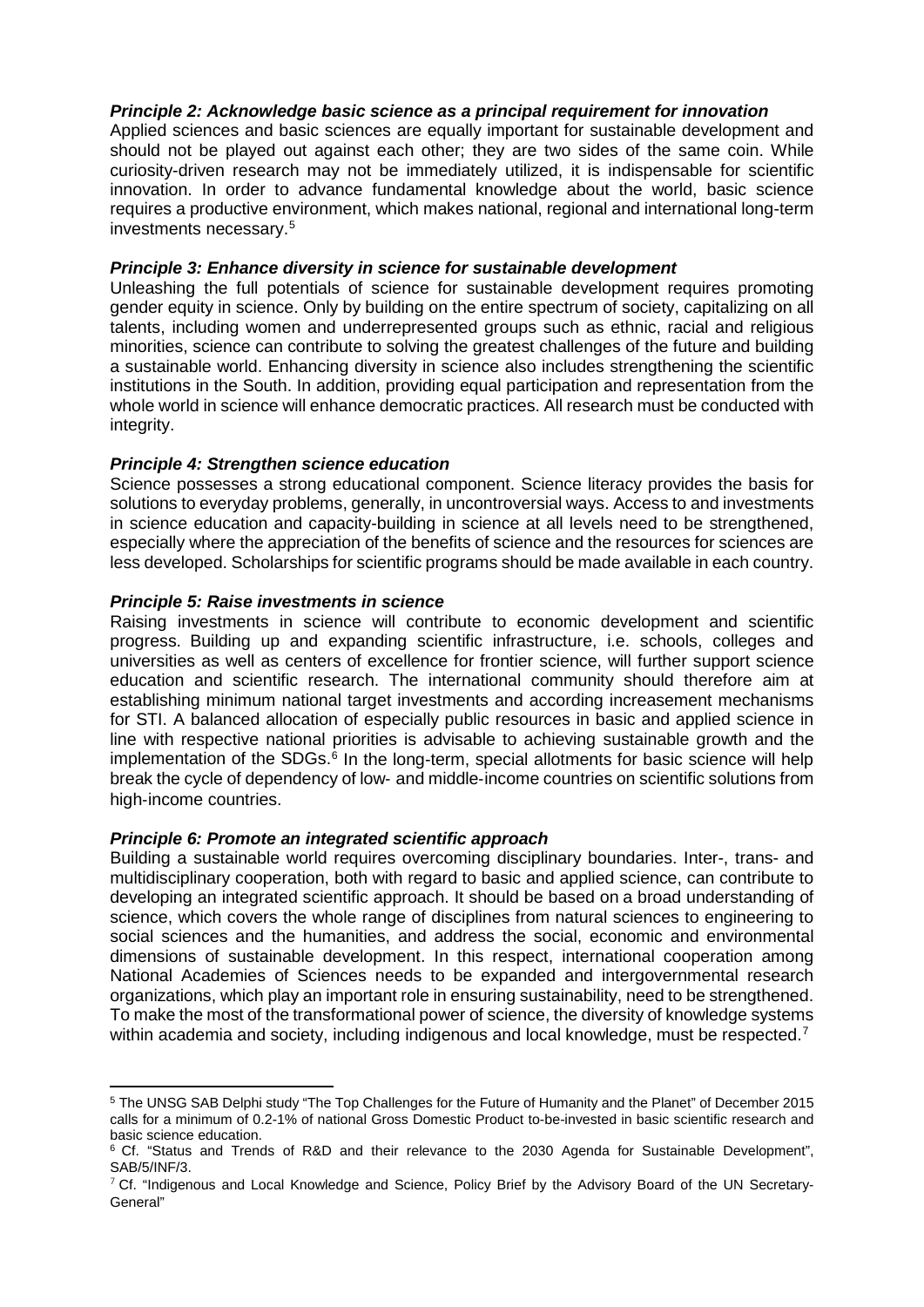#### **3. Science and the 2030 Agenda: Recommendations to Scientists and Policy-Makers**

A strong science-policy interface will contribute to achieving the 2030 Agenda and the SDGs. Building on the guiding principles for science for sustainable development, the UNSG SAB wishes to propose the following recommendations to scientists and policy-makers:

#### *Recommendation 1: Consider the 2030 Agenda for new research and integrate the SDGs into research agendas at all levels*

The scientific community is called upon to acknowledge the 2030 Agenda and the SDGs. The new global development agenda should not only find its reflection in research programs, sustainability<sup>[8](#page-4-0)</sup> needs to become the corner-stone for future research both in fundamental and applied science. Scientists should systematically identify critical knowledge gaps and actively contribute to efforts aimed at formulating new research agendas at the subnational, national, regional and global levels oriented at questions of sustainability.  $9$  The implementation challenges will also require strengthening interdisciplinary collaboration, effectively coordinating enormous datasets (big data), filling data gaps, and improving knowledge management.<sup>[10](#page-4-2)</sup> In addition, scientists should conduct their research in a sustainable way and actively disseminate their scientific findings.

Policy-makers, scientists and those responsible for priority-setting for research and research funding should build on lessons learnt from existing research agendas on sustainable development. After the adoption of the Agenda 2030 and the SDGs, it remains paramount to identify critical research priorities. The national research agendas will remain a major point of reference for guiding and funding research, however, particular attention is needed for supporting frontier research. In addition, new and interdisciplinary approaches need to be developed – not only for the next 15 years, but also beyond the horizon of the SDGs. Future Earth's "Strategic Research Agenda" provides a valuable example of how a multi-stakeholder process can result in a coordinated formulation of research strategies: The approach aims at fully integrating scientific disciplines and placing an emphasis on engagement with societal partners in co-designing and co-producing knowledge as well as on international cooperation. [11](#page-4-3) Fostering collaboration and sharing of best practices among national and international agencies' research programs as well as extending international funding schemes will also contribute to maximizing resources for and impacts of research towards sustainability.

<u>.</u>

<span id="page-4-0"></span><sup>&</sup>lt;sup>8</sup> Sustainability and sustainable development has been defined in many ways, but the most frequently quoted definition is from the Report of the World Commission on Environment and Development "Our Common Future", also known as the Brundtland Report: "Sustainable development is development that meets the needs of the present without compromising the ability of future generations to meet their own needs. It contains within it two key concepts: the concept of 'needs', in particular the essential needs of the world's poor, to which overriding priority should be given; and the idea of limitations imposed by the state of technology and social organization on the environment's ability to meet present and future needs."

<span id="page-4-1"></span><sup>&</sup>lt;sup>9</sup> To allow for sufficient funding of such research, the UNSG SAB has already called upon the international community to establish national minimum target investments for STI. Cf. "The Crucial Role of Science for Sustainable Development and the Post-2015 Development Agenda, Preliminary Reflections and Comments by the Scientific Advisory Board of the UN Secretary-General", 4 July 2014.

<span id="page-4-2"></span><sup>&</sup>lt;sup>10</sup> Cf. "Data Revolution for Better Lives for All, Policy Brief by Scientific Advisory Board of the UN Secretary-General", 14 December 2015.

<span id="page-4-3"></span><sup>&</sup>lt;sup>11</sup> The results are grouped under the themes of "dynamic planet, global sustainable development and transformations towards sustainability". Cf. Future Earth, Strategic Research Agenda 2014: Priorities for a global sustainability research strategy,

<sup>[</sup>http://www.futureearth.org/sites/default/files/strategic\_research\_agenda\_2014.pdf].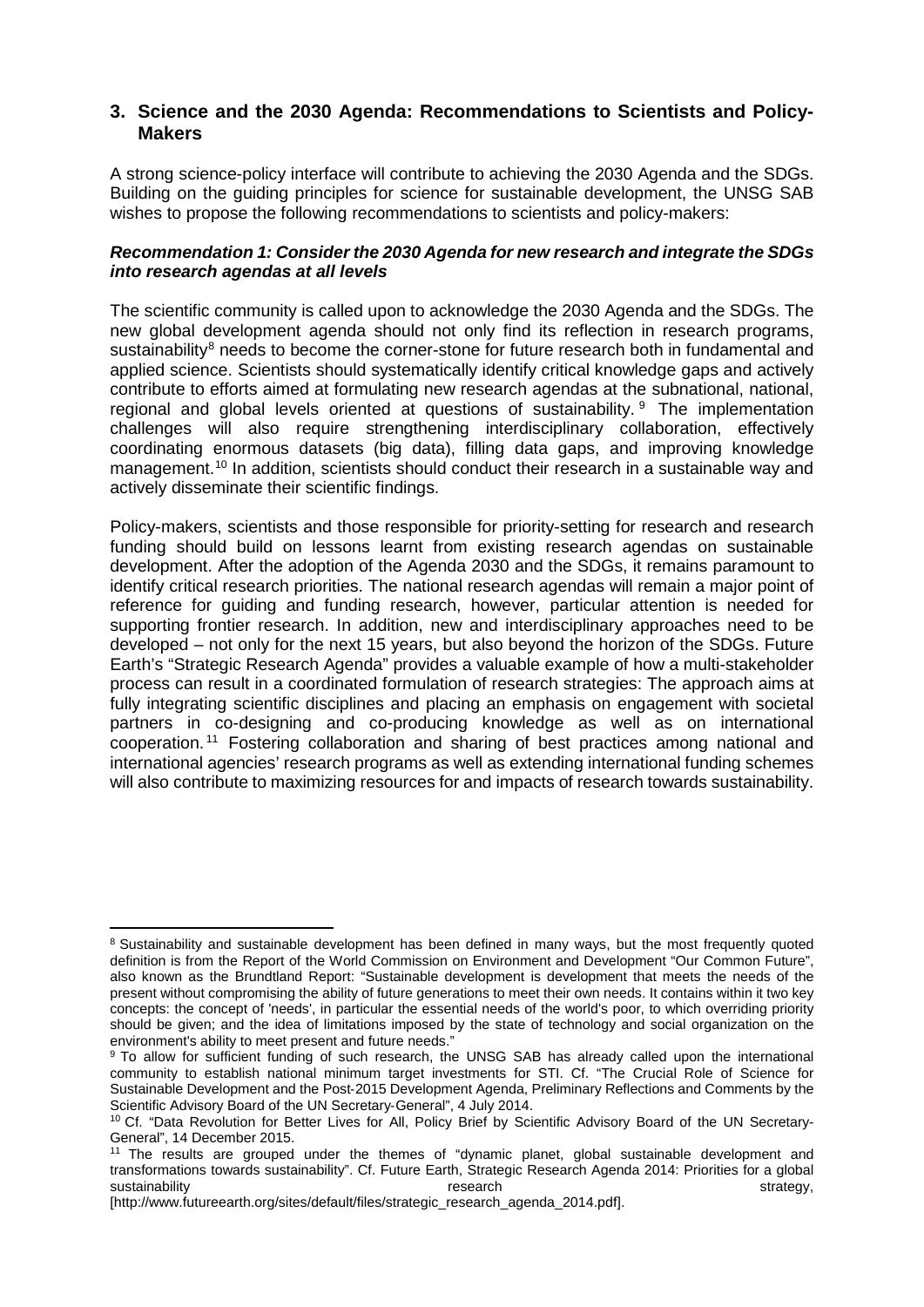#### *Recommendation 2: Anchor science as a reliable partner in the implementation and review process and thereby enhance the science-policy interface*

Effective mechanisms and modalities will need to be developed to allow the scientific community, both at the individual and organizational level, to contribute to the follow-up and review processes of the 2030 Agenda conducted at the national and global levels, including thematic and country reviews.[12](#page-5-0) It will be critical for the implementation of the SDGs to anchor science in these newly emerging structures. Science can become a reliable partner by effectively contributing to problem (re-)definition, problem prioritization, assessing of policy choices as well as review and monitoring, but therefore high quality science – both basic and applied science – needs to be adequately represented.

The UNSG SAB hence recommends considering the following opportunities for promoting evidence-based decision-making and enhancing the science-policy interface:

- The *High-Level Political Forum for Sustainable Development (HLPF)* will have the central role in overseeing a network of follow-up and review processes. The regular and voluntary country-led reviews of progress at the national level will feed into reviews at the regional and global levels in addition to thematic reviews. Meeting under the auspices of the Economic and Social Council and every four years at the level of the General Assembly, the HLPF should have sessions dedicated to science, technology and innovation. Convening a regular scientific conference in advance of HLPF sessions, regular side events involving scientific input and creating a platform for scientific dialogue would be as important as engaging science or scientific bodies such as the UNSG SAB as an advisor by creating a formal seat for science on the HLPF.<sup>[13](#page-5-1)</sup>
- The *Global Sustainable Development Report (GSDR)* will be central for monitoring the state of sustainable development and identifying ways to advance the implementation of the 2030 Agenda. By building on already existing reports and dispersed analyses, future versions of the GSDR should provide cross-cutting assessments of the implementation of the 2030 Agenda, including successes, challenges, gaps, lessons learned and emerging trends. By reflecting the integrated nature of the new development agenda, the GSDR should complement the annual SDG Progress Report's goal-by-goal review of progress based on the global indicator framework.

Designed as a multi-stakeholder, multi-level approach, the GSDR should aim at integrating key relevant findings from across a wide range of scientific fields in addition to input from the UN system, governments and stakeholders at all levels. The methodology of the GSDR, following its mandate to strengthen the science-policy interface, needs to ensure both sufficient scientific credibility as well as maximal relevance of the report for policymakers. International science organizations – such as the International Council for Science (ICSU) and The World Academy of Sciences for the advancement of science in developing countries (TWAS) – or the UNSG SAB, if provided with appropriate resources, could help arrange peer reviews of the draft report. At the national level, National Academies of Sciences or similar institutions that draw on an interdisciplinary body of scientists could be integrated into the drafting and reviewing processes of national sustainable development reports. As a result, the GSDR would be elevated to a major platform for interaction between scientists and policy-makers, providing a strong, evidence-based instrument to support sustainable development.

• The *Technology Facilitation Mechanism (TFM)*, launched in September 2015 to promote science, technology and innovation in the context of the 2030 Agenda and to support the implementation of the SDGs, consists of the UN Inter-Agency Task Team on Science,

 $\overline{a}$ 

<span id="page-5-0"></span><sup>&</sup>lt;sup>12</sup> Voluntary national reviews will focus on experiences and results in implementing the 2030 Agenda and the SDGs at the national level. Thematic reviews will build on inputs from relevant UN platforms as well as other functional commissions and intergovernmental bodies. Their aim is to reflect the integrated nature of the SDGs as well as the interlinkages between them.

<span id="page-5-1"></span><sup>&</sup>lt;sup>13</sup> Cf. "Strengthening the High-Level Political Forum and the UN Global Sustainable Development Report, Policy Brief by the Scientific Advisory Board of the UN Secretary-General", 9 July 2015.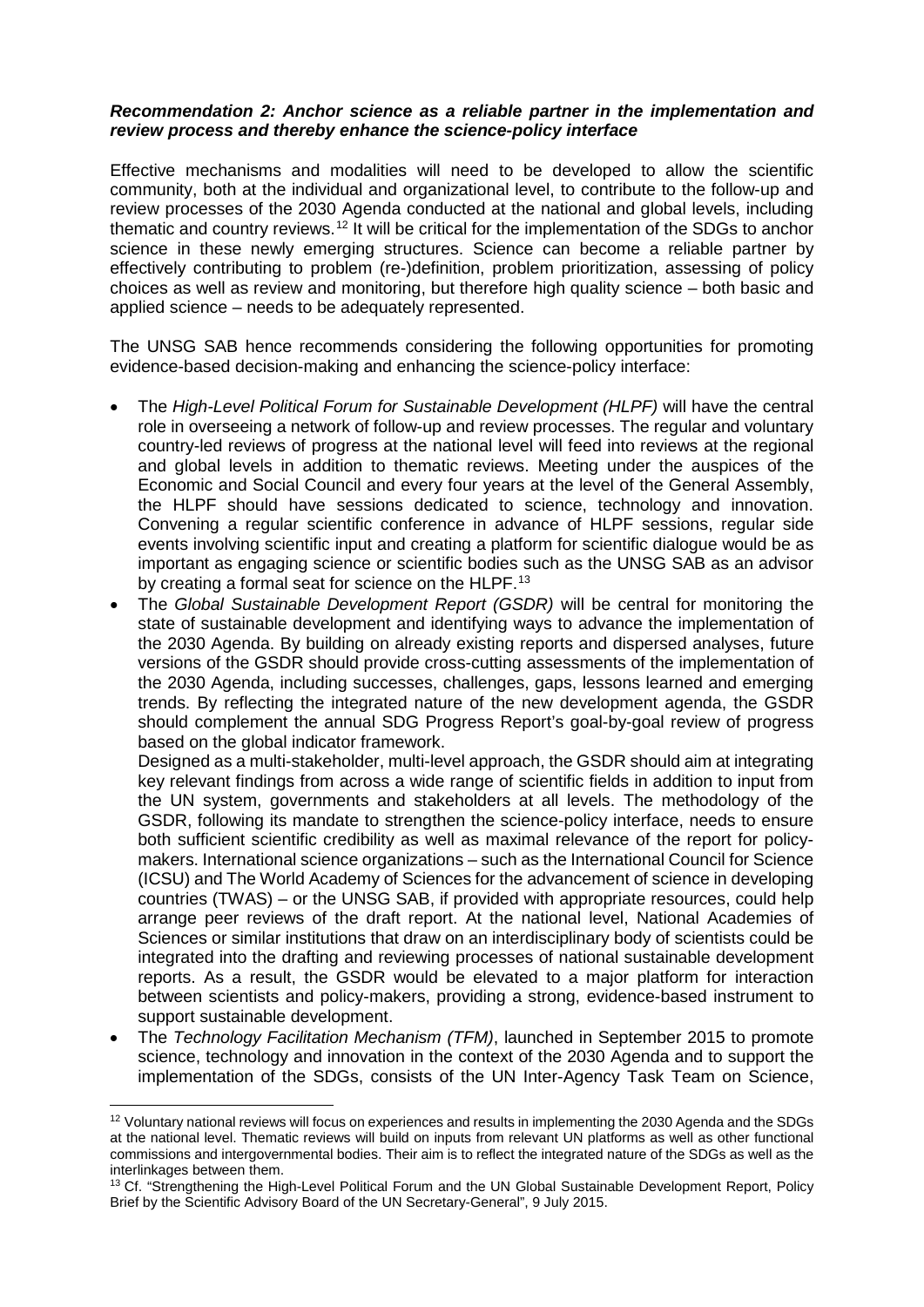Technology and Innovation; the annual Multi-Stakeholder Forum on Science, Technology and Innovation for the SDGs; and an Online Platform as a gateway for information on existing STI initiatives, mechanisms and programs.

The TFM is intended to be a solution-oriented platform. Therefore, it will be important that the topics of the annual STI Forum reflect specific and technical features of the rather broad and policy-oriented theme of the HLPF, which it will inform by a summarizing report. The co-chairs responsible for organizing the STI Forum should consult with scientists and scientific advisory bodies to identify the annual agenda and should invite scientists both from basic and applied science to formally participate in the STI Forum. Furthermore, the STI Forum should promote the establishment of new cross-thematic international initiatives that will drive evidence-based change across the SDGs.

Certainly, the two days of the face-to-face forum will be not enough time to exhaust discussions. This is why the Online Platform should also serve to facilitate networking, discussions and knowledge sharing in between annual STI forums among scientists, policy-makers and members of UN entities. It should become customary practice that a member of the UNSG SAB serves on the Group of 10 Representatives from civil society, private sector and science providing guidance and recommendations to the work of the TFM.

#### *Recommendation 3: Establish independent scientific monitoring mechanisms and promote evidence-based decision-making for sustainable development*

Science can be a powerful actor and a constructive corrective for achieving the SDGs. In addition to the voluntary, state-based review process, where countries should be asked to provide two to three reports in the next 15 years, the UNSG SAB calls upon civil society in general and scientific community in particular to simultaneously and independently monitor progress and evaluate success towards achieving the 2030 Agenda and the SDGs. It would be very beneficial if scientists provided assessments of assessments, defined challenges and predicted scenarios for future success and achievements as well as failures of SDG implementation. When identifying emerging risks, scientists need to take the initiative and call for evidence-based policy adjustments. This is especially true when scientific data and analysis show that current policy choices conflict with a sustainable development path.<sup>[14](#page-6-0)</sup>

Science has already played an important role for sustainable development by informing the formulation of evidence-based targets and indicators. However, in those cases where SDG indicators are based on minimum consensus among governments or too narrowly focused, science should provide comprehensive assessments aimed at examining overall success or identifying the need for political action. Against this backdrop, data collection and processing will need to be strengthened and ensured as a sound basis for scientific findings and evidencebased solutions, encompassing all three dimensions of sustainable development: the social, economic and environmental. The SDG indicators should be disaggregated where relevant by income, sex, age, race, ethnicity, migratory status, disability and geographic location, or other characteristics necessary to evaluate success.

Independent scientific monitoring mechanisms at the national and global levels should not be limited only to an analysis of progress achieved. Science also plays an important role for identifying emerging risks and opportunities, testing solutions as well as providing recommendations on how to move forward. Furthermore, developing implementation

 $\overline{a}$ 

<span id="page-6-0"></span><sup>&</sup>lt;sup>14</sup> In past decades, the relationship between human action and global environmental change has been a significant feature of scientific inquiry with regard to sustainability. The academic and political discussion on 'planetary boundaries' for instance has contributed to establishing the idea of preserving a 'safe operating space for humanity'. Whenever identifying unsustainable patterns, for example with regard to population and resource-use where a continuation of current trends might entertain the possibility of reaching an overshoot or even societal collapse, science and scientists should offer ideas and mechanism to reach sustainable levels. See Safa Motesharrei, Jorge Rivas and Eugenia Kalnay (2014) 'Human and nature dynamics (HANDY): Modeling inequality and use of resources in the collapse or sustainability of societies', Ecological Economics, Vol. 101, pp. 90-102.